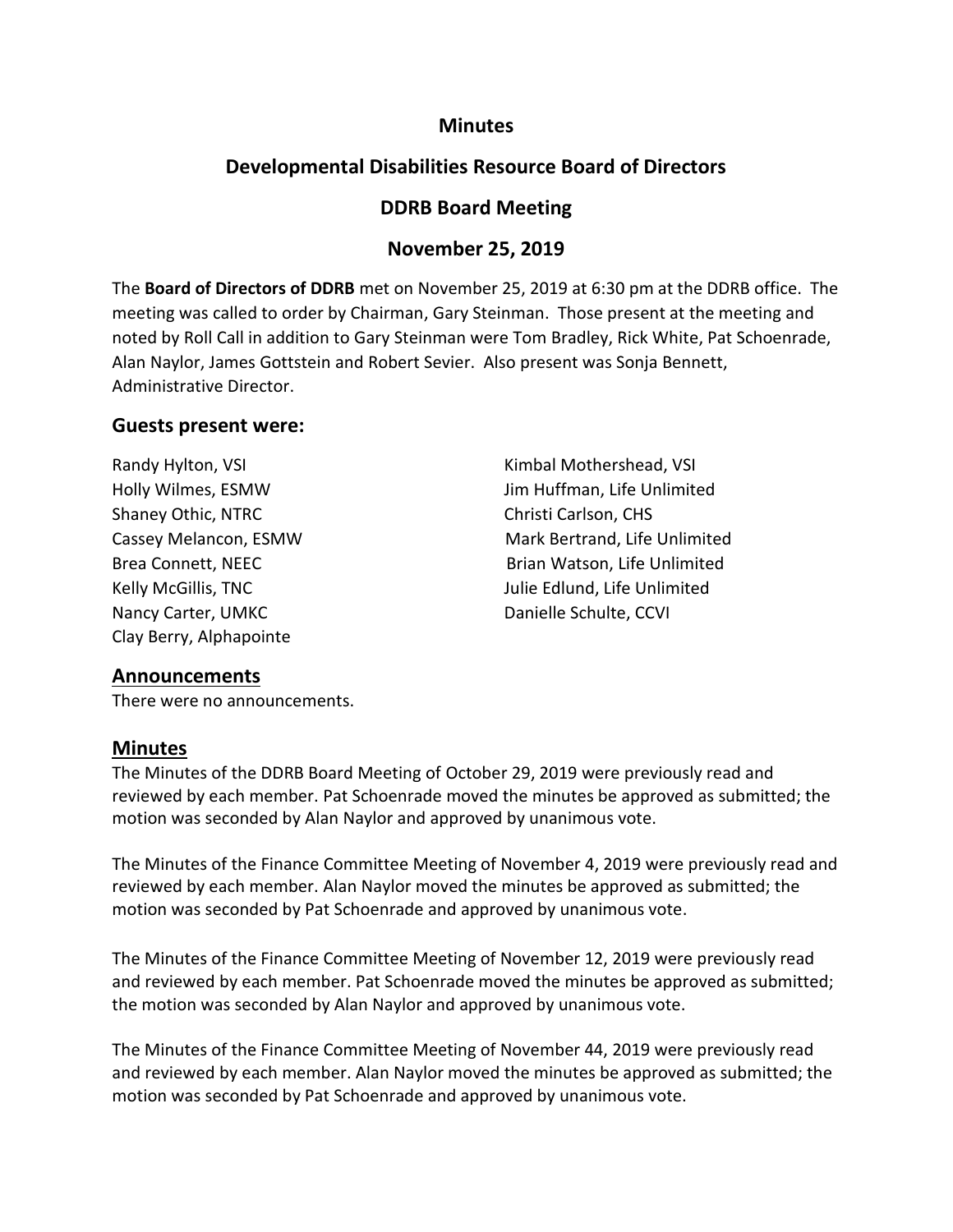# **Financial Report**

Tom Bradley, Treasurer provided the following Financial Report for the year to date August 2019.

#### **DDRB P&L YTD to Date October YTD**

| Total Income =          | \$5,833,567.44 |
|-------------------------|----------------|
| <b>Total Expenses =</b> | \$4,166,958.82 |
| Net Income $=$          | \$1,666,608.62 |

#### **DDRB Balance Sheet October YTD**

| Total Checking & Savings =            | \$6,366,822.69  |
|---------------------------------------|-----------------|
| <b>Total Fixed Assets =</b>           | \$1,804,432.58  |
| <b>Total Assets =</b>                 | \$8,171,255.27  |
| <b>Total Liabilities=</b>             | 4,042,70        |
| <b>Total Fund Balance =</b>           | \$6,500,603.95  |
| Net Income $=$                        | \$1,666,608.62  |
| <b>Total Equity =</b>                 | \$8,167,212.57  |
| <b>Total Liabilities and Equity =</b> | \$ 8,171,255.27 |

#### **TCM P & L Year to Date October YTD**

| $\bullet$ | Total Income =          | \$3,075,815.68 |
|-----------|-------------------------|----------------|
| $\bullet$ | <b>Total Expenses =</b> | \$2,325,111.07 |
| $\bullet$ | Net Income $=$          | \$ 750,704.61  |

#### **TCM Balance Sheet October YTD**

| $\bullet$ | Total Checking & Savings =            | \$3,155,246.47 |
|-----------|---------------------------------------|----------------|
| $\bullet$ | <b>Total Assets =</b>                 | \$3.155,246.47 |
| $\bullet$ | Net Income $=$                        | \$3,155,246.47 |
|           | <b>Total Liabilities and Equity =</b> | \$3,155,246.67 |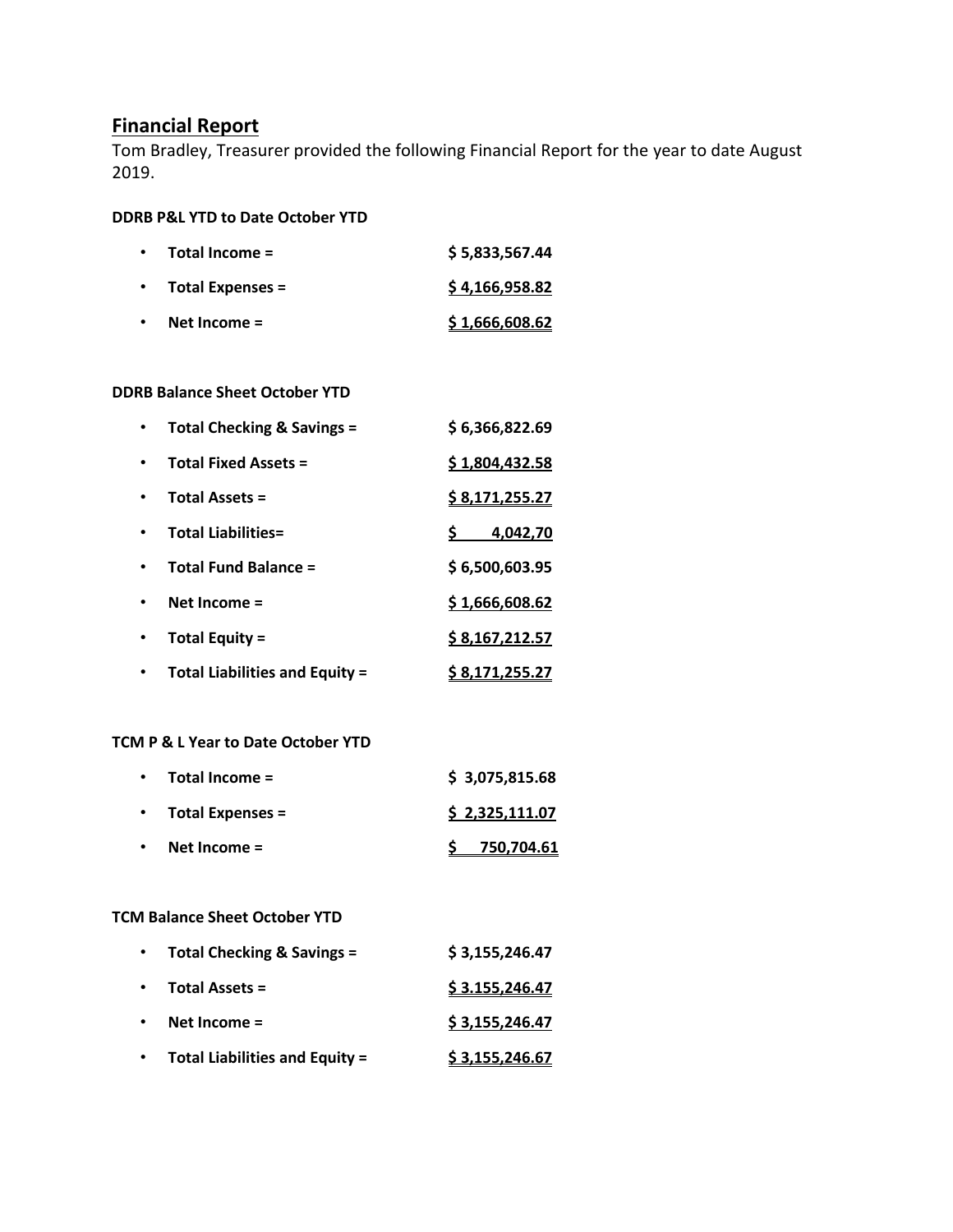#### **RECAP of Investments – October 31, 2019**

| <b>DDRB</b>                                   |    |                |
|-----------------------------------------------|----|----------------|
| Long Term Reserves Investment:                |    | \$3,657,000.00 |
| <b>Short Term Working Capital Investment:</b> |    | \$1,476,000.00 |
| <b>DDRB Interest Earned YTD:</b>              | S. | 87,311.53      |
| <b>TCM</b>                                    |    |                |
| Long-Term TCM Reserves Investment:            |    | \$2,473,000.00 |
| <b>TCM Interest YTD:</b>                      | Ś  | 36.975.16      |

# **Administrative Directors Report**

Sonja reported Agency Contracts will go out week of December 2 and the budget will be sent to the County Clerk by December 2 as well. She reminded, Stephen Elliott, Thomas Bradley and Alan Naylor their board term expire on January 31 and that she had sent the on-line link for the application. Gary Steinman asked Alan and Tom if they planned to renew and both affirmed, they did. Sonja said that Steve said he had completed is application.

# **Executive Committee**

No report.

# **Finance Committee**

Tom Bradley provided an update on DDRB and TCM **long term investments**. He reminded the board of the reserve policy written in 2005 in which the board wanted to have a minimum of 9 months or 75% of total expenses in reserve with a long-term goal of 12 months. He advised that in 2019 we have achieved the 75%. He suggested that we have available funds in to add to that reserve in 2019. He further suggested that he anticipates that we can achieve the 12 month reserve by the end of 2020. He advised that he had set the same goal for the TCM funds and will have achieved the 75% by year end and anticipates that we can achieve the 12 month reserve by the end of 2020.

Tom provided a recap of the **2019 capital grant program**. He advised that we have paid out \$371,393.05 of the approved amount of \$487,829.45. CCVI, ESMW and LU have outstanding projects totaling \$91,750 which will be completed and paid by year end.

Tom provided an update on the **Life Unlimited New Homes Project**. He reminded the board that we have provided \$910,000. Life Unlimited has completed 2 new homes and the  $3<sup>rd</sup>$  home is in progress with a completion date of April 2020.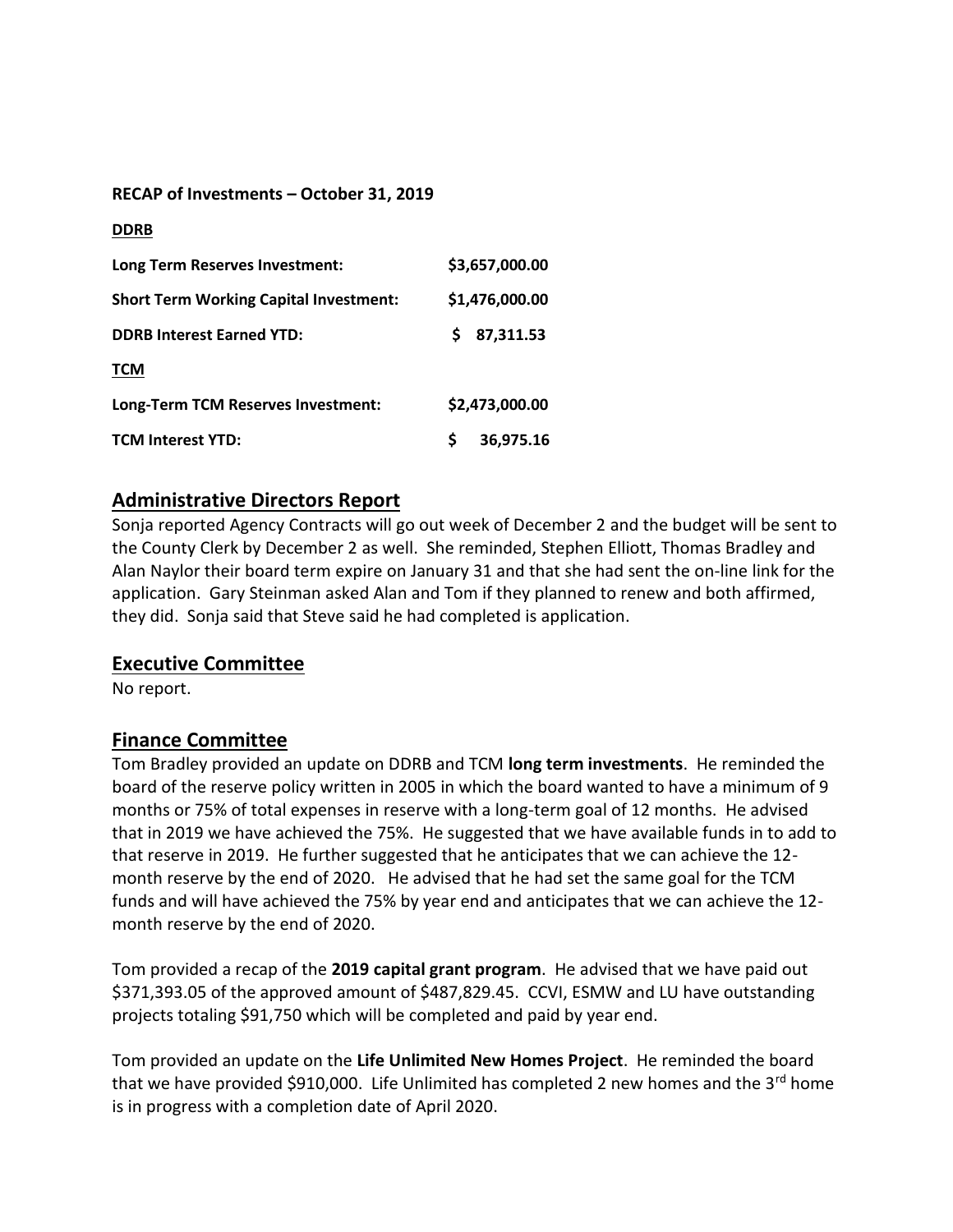Tom advised the board that the Finance Committee had reviewed all the **funding application requests** and was prepared to recommend funding amounts for each agency. He further said that he had not provided a guideline for the agencies as far as asking for additional funds but rather asked them to complete the application form as provided and ask for what they need. He had reminded each agency that the board was not to be the first funder but rather the funder of last resort. As a result, he feels that the recommendation for each agency accurately depicts their need(s) and feels the process going forward should work in this manner.

Tom provided the following recommendation by agency by program and total:

## **Ability KC**

Workshop Services  $\frac{1}{2}$  S7,016.05 Alan Naylor motioned the board approve **\$7,106.05** for Ability KC Workshop Services. The motion was seconded by Gary Steinman and approved unanimously by those present by roll call vote.

## **Alphapointe**

Workshop Services  $$17,600.00$ Youth Services Program  $\sim$  8 2,066.87 Gary Steinman motioned the board approve **\$19,666.87** to include both programs for Alphapointe. The motion was seconded by Rick White and approved unanimously by those present by roll call vote.

# **Children's Center for the Visually Impaired**

Early Education and Special Instruction Therapy  $$145,032.00$ Gary Steinman motioned the board approve **\$145,031.00** for Children's Center for the Visually Impaired. The motion was seconded by Pat Schoenrade and approved unanimously by those present by roll call vote.

# **Della Lamb/City Wide Transportation**

Supported Employment Transportation **\$171,502.46** Workshop/Day-Hab Transportation  $$811,872.76$ Alan Naylor motioned the board approve **\$983,375.22** to include both programs for Della Lamb. The motion was seconded by Pat Schoenrade and approved unanimously by those present by roll call vote.

### **Easterseals Midwest**

| Developmental Preschool              | \$178,379.11 |
|--------------------------------------|--------------|
| Family Support / Autism              | \$101,463.32 |
| <b>Therapy Programs</b>              | \$60,937.56  |
| <b>Family/Sibling Support Groups</b> | 5.925.00     |
| Early Intervention/Para Educator     | $$36-790.00$ |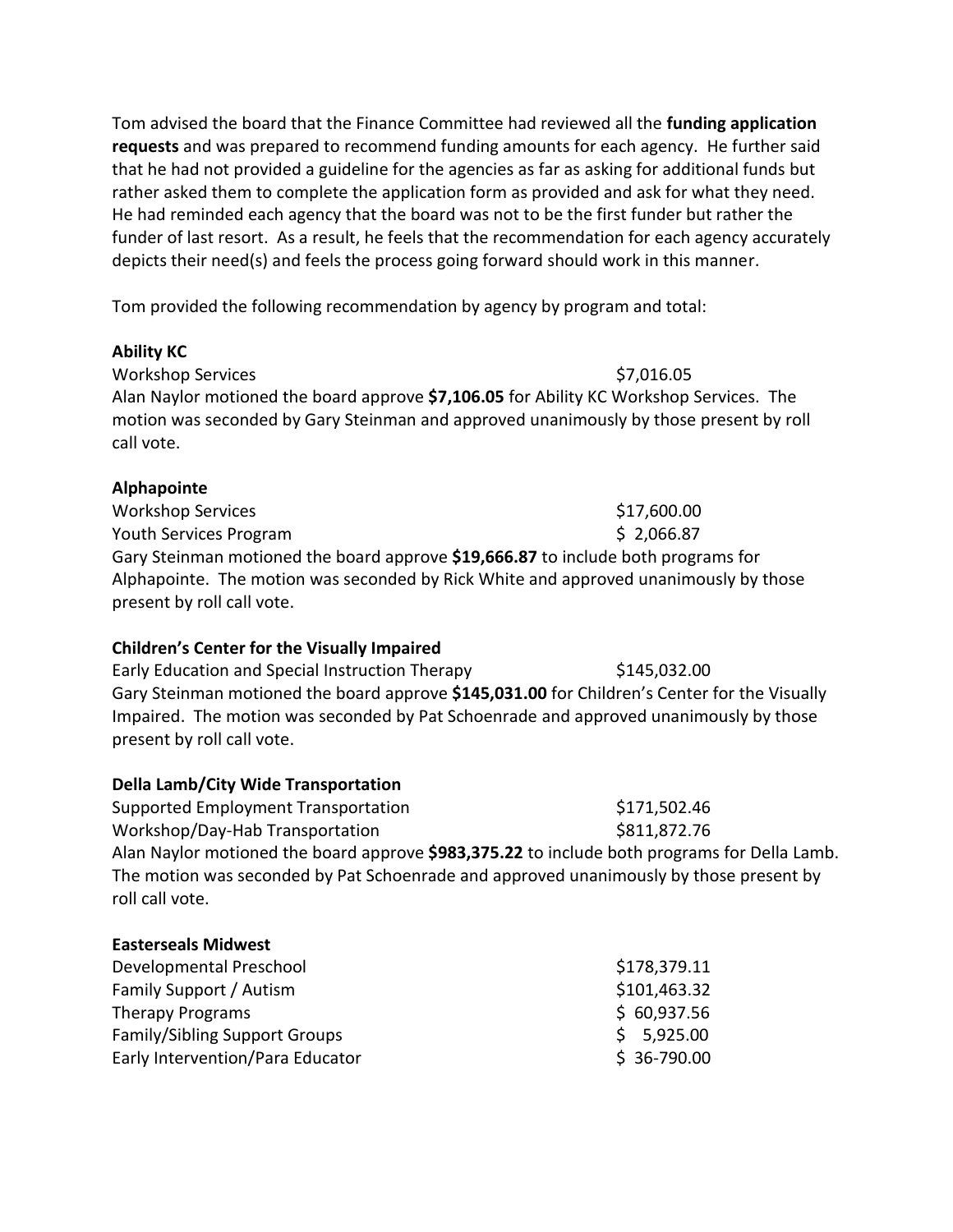Gary Steinman motioned the board approve **\$808,009.09** for Easterseals Midwest to include the funding the as recommended by the Finance Committee (noted above). The motion was seconded by Alan Naylor and approved unanimously by those present by roll call vote.

| Life Unlimited Inc.           |              |
|-------------------------------|--------------|
| <b>Community Support</b>      | \$92,649.51  |
| <b>ILAP</b>                   | \$82,337.57  |
| <b>ISL</b>                    | \$58,948.04  |
| <b>LCBOA</b>                  | \$60,419.52  |
| <b>Group Homes</b>            | \$59,971.41  |
| <b>Therapeutic Recreation</b> | \$365,683.04 |
| Maintenance Personnel         | \$36,000.00  |
| Maintenance - Vehicles        | \$26,000.00  |
| Maintenance – DDRB Homes      | \$26.000.00  |
| Day-Hab Program               | no funding   |
| <b>Nursing Program</b>        | no funding   |
| <b>Open Options</b>           | no funding   |
|                               | $\lambda$    |

Alan Naylor motioned the board approve **\$808,009.09** for Life Unlimited to include the funding the as recommended by the Finance Committee (noted above). The motion was seconded by James Gottstein and approved unanimously by those present by roll call vote.

| <b>Northland Early Education Center</b>                                       |   |              |
|-------------------------------------------------------------------------------|---|--------------|
| Before and After School                                                       |   | \$21,710.00  |
| Early Education-Developmental Preschool                                       |   | \$311,811.60 |
| Physical Therapy                                                              |   | \$21,939.55  |
| Occupational Therapy                                                          |   | \$15,068.23  |
| Speech and Language Pathology                                                 | S | 4,945.50     |
| Special Instruction                                                           | ς | 6,429.10     |
| Alan Naylor motioned the board annroye \$381 936 98 for Northland Farly Educa |   |              |

Alan Naylor motioned the board approve **\$381,936.98** for Northland Early Education Center to include the funding the as recommended by the Finance Committee (noted above). The motion was seconded by Pat Schoenrade and approved unanimously by those present by roll call vote.

### **Northland Therapeutic Riding Center**

Therapeutic Riding  $\frac{1}{2}$  52,622.39 Alan Naylor motioned the board approve **\$52,622.39** for Northland Therapeutic Riding Center. The motion was seconded by Pat Schoenrade and approved unanimously by those present by roll call vote.

### **TNC Community**

Residential Services and Support \$ 57,413.78 Alan Naylor motioned the board approve **\$57,413.78** for TNC Community. The motion was seconded by Pat Schoenrade and approved unanimously by those present by roll call vote.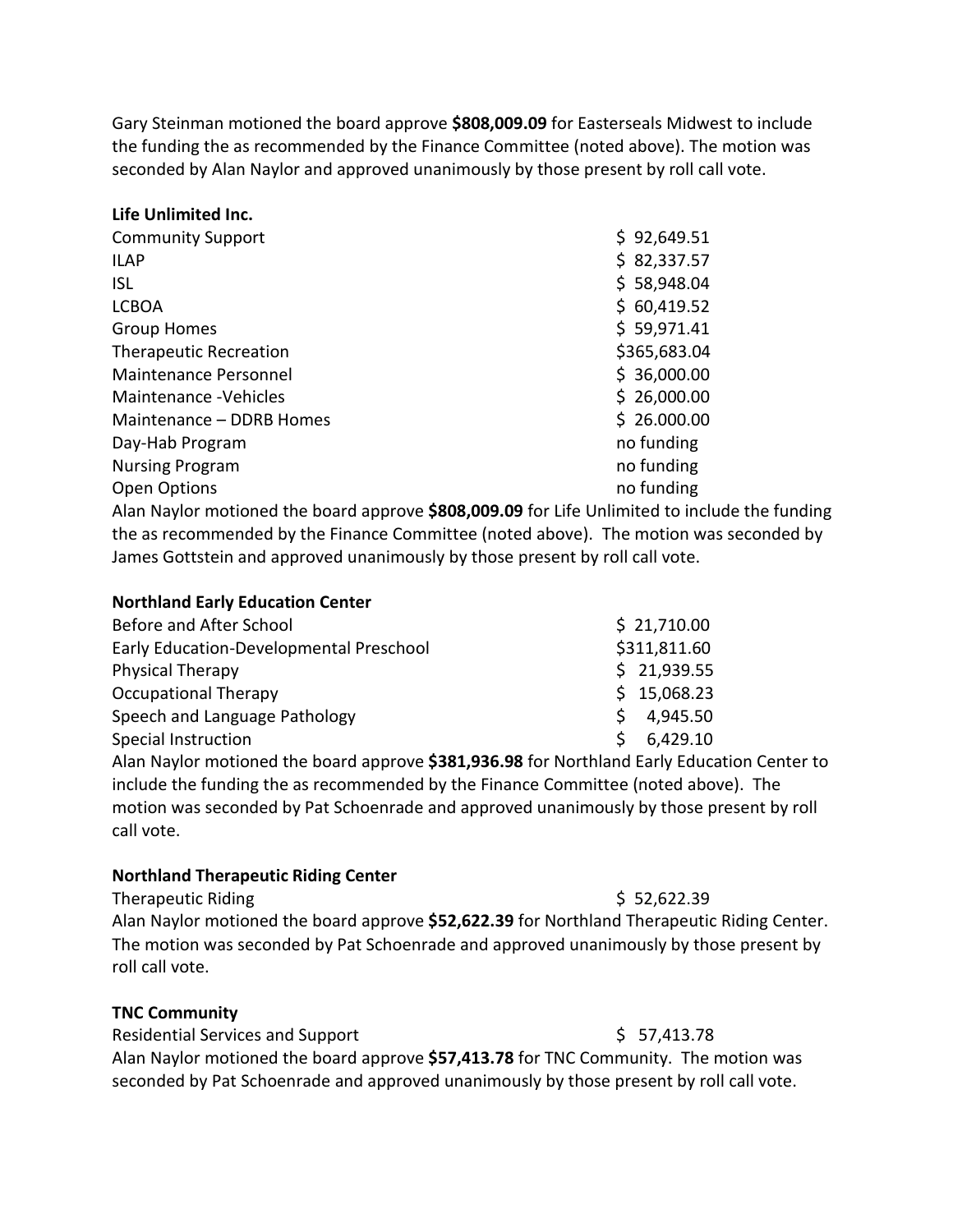### **UMKC – ACED Education Program**

Adult Continuing Education Program  $\lesssim 45,600.00$ Alan Naylor motioned the board approve **\$57,413.78** for UMKC. The motion was seconded by Pat Schoenrade and approved unanimously by those present by roll call vote.

| <b>Vocational Services Inc.</b>                                                              |              |
|----------------------------------------------------------------------------------------------|--------------|
| <b>Workshop Services</b>                                                                     | \$968,951.00 |
| <b>Rehabilitation Services</b>                                                               | \$230,821.00 |
| Work and Personal Program                                                                    | \$356,295.00 |
| Supported Employment                                                                         | \$97,103.00  |
| Alan Naylor motioned the board approve \$1,653,170.00 for Vocational Services to include the |              |
| funding the as recommended by the Finance Committee (noted above). The motion was            |              |

seconded by Pat Schoenrade and approved unanimously by those present by roll call vote.

Tom thanked Sonja and the Finance Committee members for their time in reviewing the applications. He stated that the total funding for agencies in 2020 is \$4,538,236.87 which is slightly lower (.4%) than 2019.

# **Services Committee**

No report.

# **Board Owned Property Committee**

Alan Naylor provided the report for the Board Owned Property Committee.

He reported that the 3<sup>rd</sup> and final board owned property inspection was held on November 11, 2019 with Jason Kuhlman, Ryan Hicks and he in attendance. He provided the report by house (copy attached).

### **Ridgeway House**

The bathroom remodel is in process with materials ordered. Jason Kuhlman will perform the work and coordinate with Ryan Hicks with LU. The project will likely be completed in January.

The roof leak as previously reported appears to be no worse but he plans to have it checked again in the spring. The ceiling will need to be primed and painted.

The bathroom shower in the basement has loose tiles near the bottom of the shower. He reminded the board that we had discussed remodeling this bath previously and tabled the idea. The bathroom shower will need to be replaced in the next year.

#### **Hampton House**

He reported that when they arrived at the Hampton House for the inspection the water pipes were whistling loudly. They determined that the galvanized water supply line between the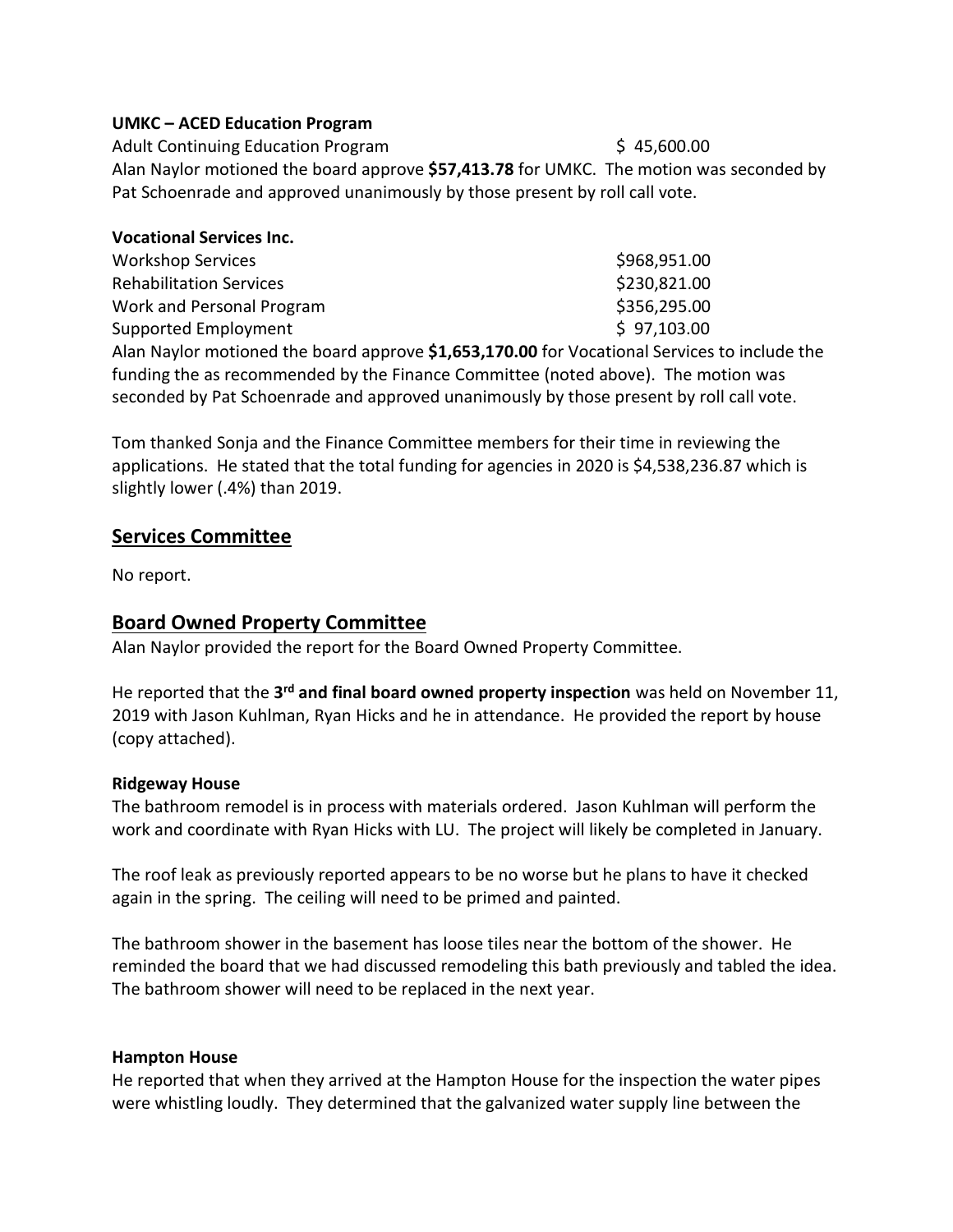meter and the house had broken. Jason was able to get a crew out the next day to replace the water line. He said that Jason had provided drinking water and water for stool flushing, etc. to make as little interruption to the residents as possible. The work was completed the following day. The cost of the repair was \$9000. Alan reported further that the yard was dug up to make the repair and will need a fair amount of seed, fertilizer and straw which will be about \$550 and Jason will take care of the work. Rick White motioned the board approve the \$9,550.00 with a second from Tom Bradley the board approved unanimously by roll call vote. Gary Steinman thanked Alan for his quick response to the emergency which created no interruption for the residents.

Alan reported the retaining wall at Hampton House is pended to spring.

# **Liberty House**

The parking pad that was poured by the developer this summer still needs fill dirt added to the back of the pad to allow for the vans to exit that direction. Alan said he would follow up with the developer to get that completed.

The shower in the apartment had a leaking valve that Jason was able to repair while on site.

# **Kent Street**

The wood accent in the entryway paneling is coming loose and will need to be repaired in the coming year.

Alan reported that the parking lot resurfacing won't be completed until the spring and that he was still seeking bids. The backyard tree replacement is pended until spring and bids will be presented to the BOP committee for review.

# **Long Range Committee**

There was no report.

# **Targeted Case Management**

Christi Carlson provided a report for targeted case management. She reported that CHS has 44 full time employees. They are serving 1302 consumers with a current caseload of 1 to 40.06. They had 12 newly eligible and 6 transfer in with 4 discharges and 2 transfer out. The Medicaid eligible rate remains pretty constant at 68%. She updated the board on the Waiver Wait List. A copy of her report is attached to these minutes.

# **Other Business**

None noted.